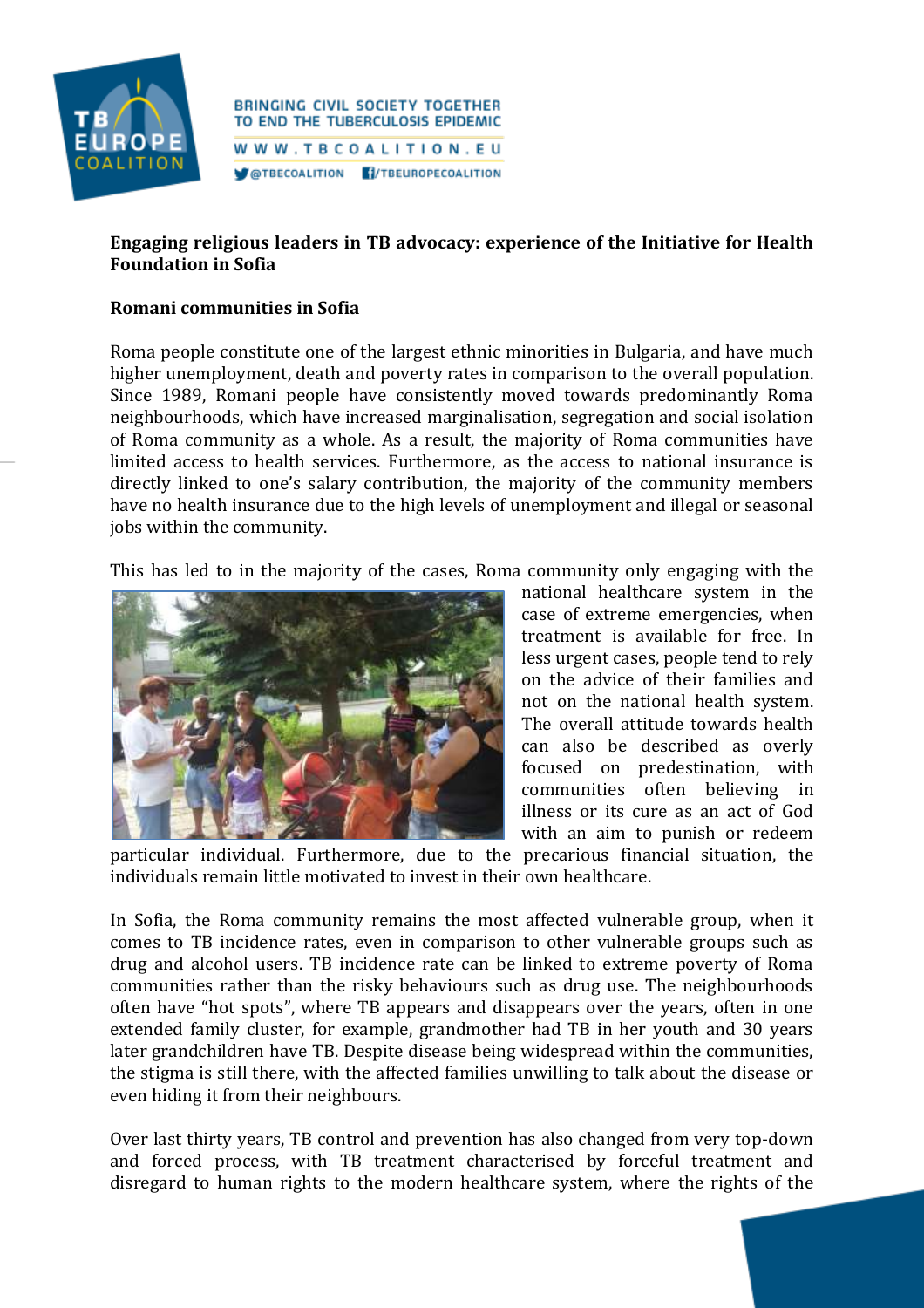

**BRINGING CIVIL SOCIETY TOGETHER** TO END THE TUBERCULOSIS EPIDEMIC WWW.TBCOALITION.EU **OTBECOALITION F/TBEUROPECOALITION** 

people are respected, but where quality and access to healthcare would often depend on the income level of the person. Thus, the current national TB control and prevention programme, partially funded by the Global Fund, includes continued community testing, carried out by a variety of the NGOs. The approach aims to ensure that healthcare is not top-down, but inclusive and sustainable process, aiming to change of belief system on health within the communities.

### **Engaging religious and community leaders in TB advocacy**

In view of TB situation in Roma communities in Sofia, the Initiative for Health Foundation launched a small-scale community project in the framework of STOP TB Partnership Challenge Facility for Civil Society grant, aiming to engage religious leaders in TB outreach and prevention work in different Roma neighbourhoods. The project lasted for 1 year, with the total cost of \$20 000. In Roma communities, the priests are highly respected and influential, and the Initiative for Health Foundation believed that



their engagement would be essential mean to reach smaller, highly segregated neighbourhoods, which are rarely reached by any official health care interventions.

It was clear that the key to the success of the project is to identify and engage the most motivated priests from various neighbourhoods. The first stage of the project focused on the identification and selection

process of "gatekeepers" or community leaders. The selection process was based both on previous work experience of the outreach workers in various Roma communities and establishing contacts with the most influential priests in the larger Roma communities. After explaining the project activities and aims to the key religious leaders in the larger communities, the NGO asked for suggestions regarding probable leaders in smaller communities. The Initiative also received recommendations on behalf of more influential Church priests, aimed at ensuring the cooperation from the priests in smaller Roma communities. Overall, the NGO approached 28 Roma priests or community leaders in 21 different Roma neighbourhoods in Sofia. The previous work experience and personal referral turned out to be the best way of how to identify the key participants for the project. Although all the priests acknowledged the spread and impact of TB within the community, some of them were not interested to actively participate in the project either because they were not convinced that the project intervention would work or did not consider the issue directly linked to their calling. Out of 28 people approached, 10 were interested and selected as "gatekeepers" for the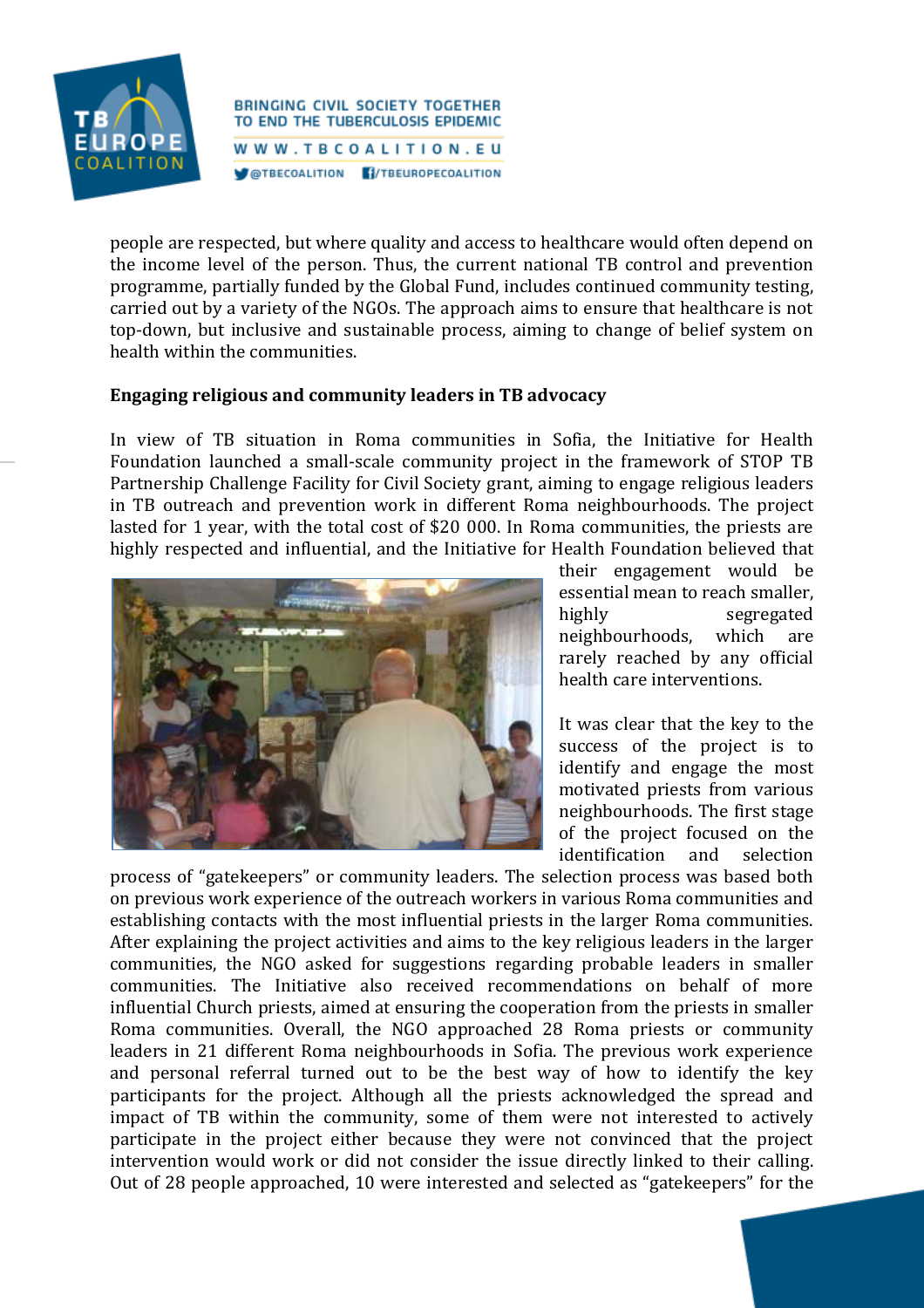

**BRINGING CIVIL SOCIETY TOGETHER** TO END THE TUBERCULOSIS EPIDEMIC WWW.TBCOALITION.EU **OTBECOALITION f**/TBEUROPECOALITION

next stage of the project. The key criteria for the participation were motivation of the gatekeeper and their readiness to cooperate. In some cases the preference was given to the non-religious community leader rather than a priest.

With interested leaders identified, the second stage focused on one day training to engage them in the project which included training on what TB is by medical professionals and what role each of the leaders could play in helping the community, outlining the timeline and work strategy for each of them. Interestingly some of the "gatekeepers" attended the training together with their wives, as the spouse of the priest is often engaged in various social causes within the community and could contribute to the outreach activities on their own. In order to ensure the longevity of the commitment, the "gatekeepers" were offered food and phone vouchers as a small remuneration. The vouchers were considered a good alternative to direct payment that would have been too complicated to manage due to the financial rules regarding financial contributions to religious institutions, but in the case of phone vouchers also served as a tool to ensure continuous communication. Some priests proceeded to distribute the food vouchers to



the most vulnerable in the community over the religious holidays such as Christmas or the Easter. Furthermore, the engagement of priests often meant that the NGO workers were allowed to use church premises for the outreach work for free. The funding line for the rent was then used to purchase material goods necessary for the local church ranging from coffee machine

to air conditioning unit and heater.

The third stage of the project focused on the actual outreach campaigns within the communities. The NGO carried out 24 sessions in 9 Roma communities, attended by 565 Roma people, out of which 344 were tested for TB. In comparison, the previous year only 240 people were reached tested via outreach activities (most of which were done door to door). The overall number of people tested increased by 64% instead of planned 20%. The priests informed and invited the community members to attend the session to learn about the TB and carry out the testing done by the medical nurse. The sessions were usually divided in two parts: first part focused on the outreach workers and the nurse discussing TB (what it is, how to avoid it, why it is important to treat it etc.), distributing information brochures, answering questions regarding some myths and prejudices, and sometimes even discussing individual cases, and the second part consisted of TB testing (*mantu* testing) in the mobile van. During the first part of the